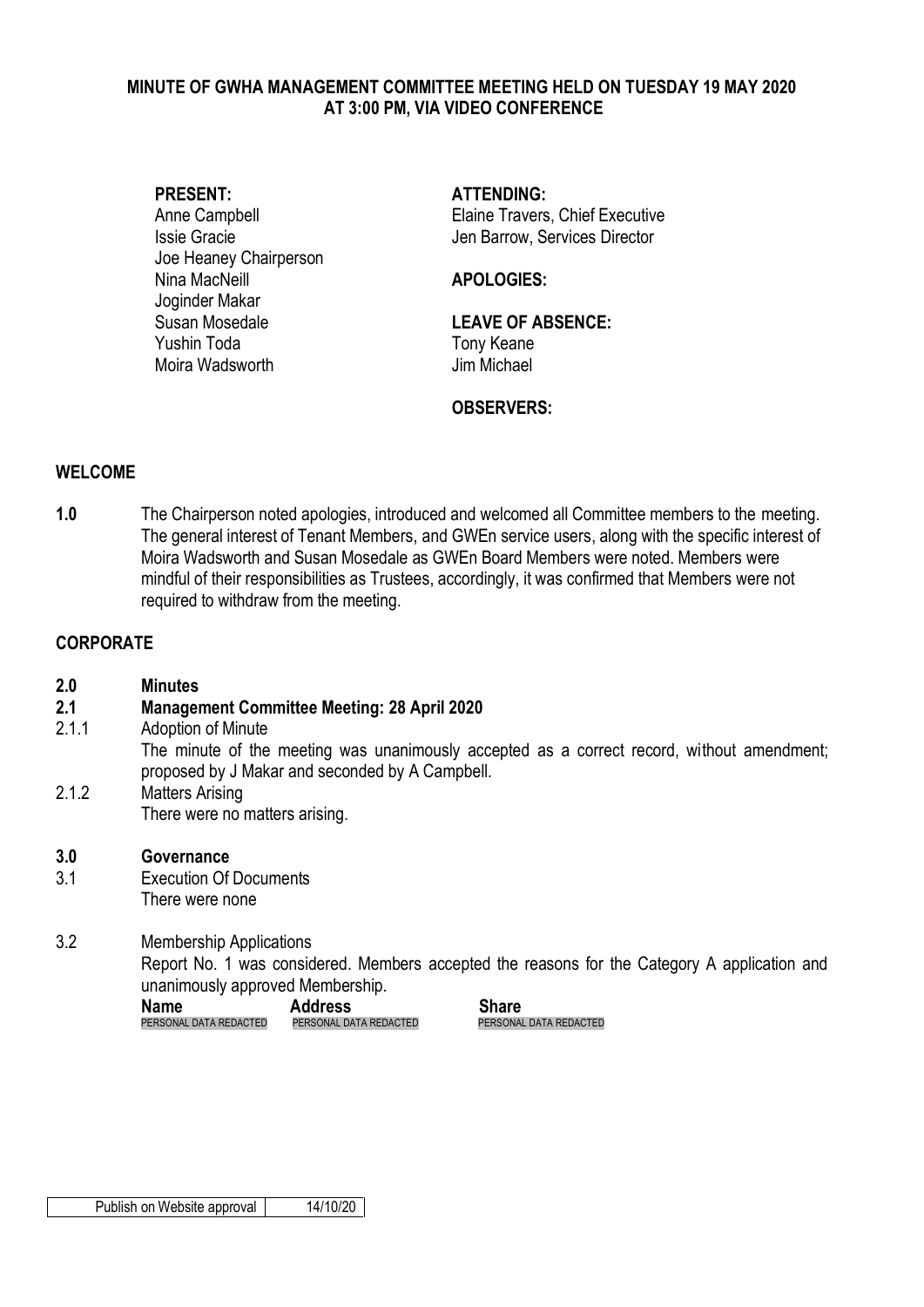3.3 Registers: Notifiable Events / Data Breaches / Payments and Benefits Report No.2 was considered. Members discussed the covid-19 impact on operations, confirming appropriate SHR<sup>1</sup> update against NE 1003649, and noting that a risk assessment would inform service resumption. Imminent NE reporting of the Gray Street lease was acknowledged, subject to execution of lease documentation week beginning 25/05/20. There were no data breaches or P&Bs

# 3.4 MC Membership Strategy Members welcomed plans to resume the Committee Training Forum (CTF) sessions through Microsoft teams.

3.5 Rules Review: SGM and AGM Arrangements Report No.3 was considered. Members acknowledged legal advice, and, subject to SHR regulatory consent, agreed unanimously the Rule edits and Resolution for presentation to the membership. The SGM Report to Members was approved, and, mindful of ongoing restrictions around social distancing, the revised AGM/SGM dates(s) of 17/08/20 and 14/09/20 were confirmed. Members agreed that it would be good practice to alert members by letter to the AGM/SGM arrangements.

## 3.6 Elect Interim Office Bearer: Secretary S Mosedale was proposed by J Heaney, with M Wadsworth seconding. There was unanimous support and no other nominations.

## **SERVICES**

# **4.0 Services**

to report.

4.1 ARC<sup>2</sup> Services Performance Report

Report No 4 was considered in some detail, along with a presentation on the key points against each of the Scottish Social Housing Charter (SSHC) outcomes. Members discussed performance, trends and peer group comparisons across all outcomes, acknowledging in particular, the impact of recently revised guidance on projected SHQS compliance (Outcome 4); and challenges around universal credit migration/welfare reform on rent collection (Outcomes 14-15). Members agreed the initiatives and PIs aligned to the 2020/21 Corporate Plan, and were mindful of the associated risks and uncertainty around covid-19 impact, and BREXIT transition. Members commended the quality and presentation of the Services Report, acknowledged multiple levels of scrutiny, and delegated authority to Anne Allan, Corporate Director to submit the ARC to the SHR in line with GWHA's original timescale of 21/05/20.

4.1.1 GHR<sup>3</sup> Central Processing Feasibility

Members noted that the options report had not been received from GCC within the Q4 timeframe; and were in agreement that further MC reporting would be required only where strategic decisions were required.

## 4.2 ARC Systems Audit

Members considered Report No 5, and supplementary slide; and were reassured by the Systems Audit Report: "In *our opinion, the Association has a clear way of gathering, calculating and audit trailing the information for the indicators"*

1

<sup>1</sup> Scottish Housing Regulator

<sup>2</sup> Annual Return on the Charter

<sup>3</sup> Glasgow Housing Register